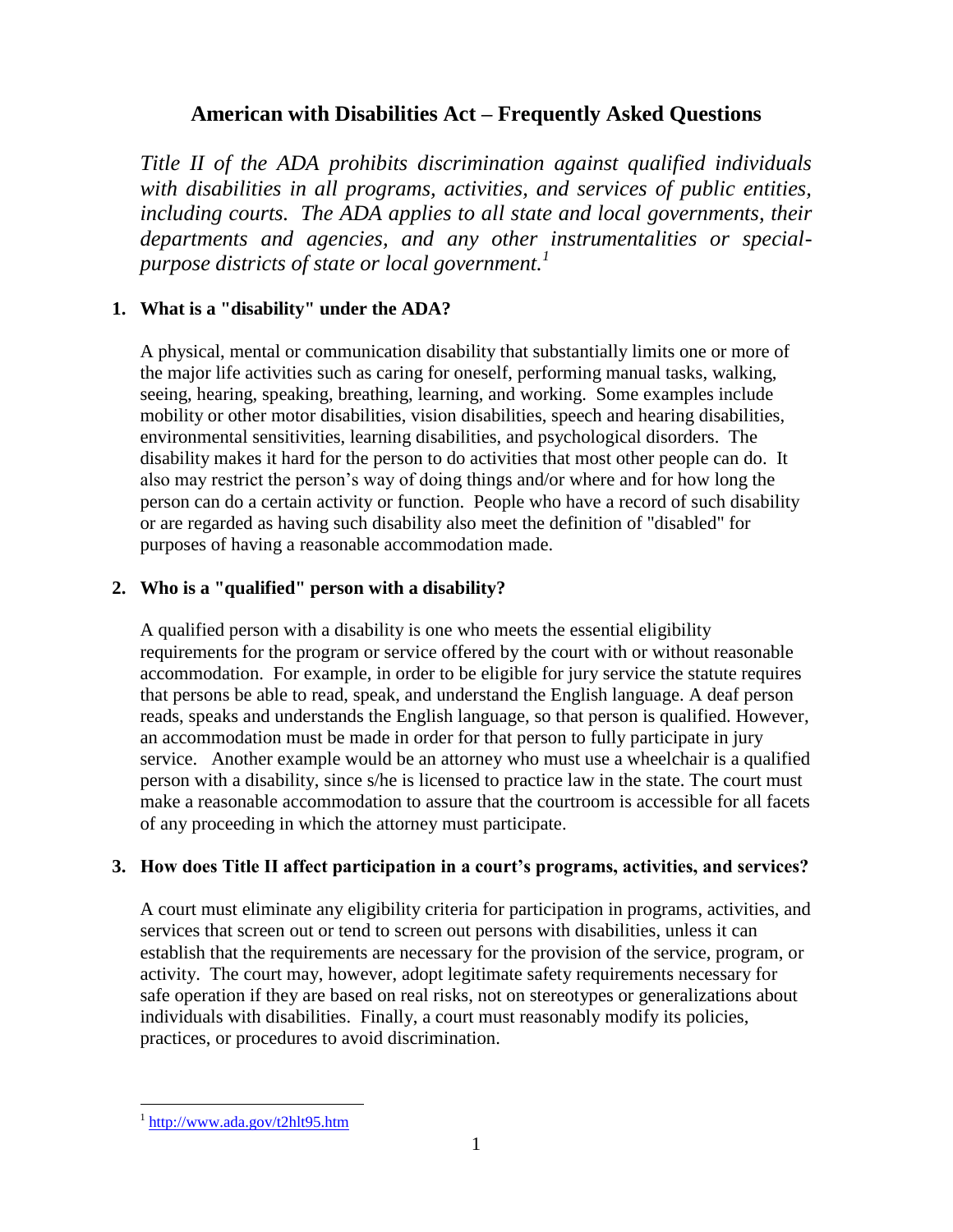### **4. Are there any limitations on the program-accessibility requirement?**

Yes. A public entity does not have to take any action that it can demonstrate would result in a fundamental alteration in the nature of its program or activity, or in undue financial and administrative burdens. This determination can only be made by the head of the public entity or his or her designee and must be accompanied by a written statement of the reasons for reaching that conclusion. The determination that undue burdens would result must be based on all resources available for use in the program. If an action would result in such an alteration or such burdens, the public entity must take any other action that would not result in such an alteration or such burdens but would nevertheless ensure that individuals with disabilities receive the benefits and services of the program or activity.

## **5. What are some examples of the types of modifications in policies and practices that would be reasonable in most cases?**

Examples include rewriting policies that categorically exclude people with disabilities from serving on juries, such as people who are deaf or blind; permitting a witness or spectator with diabetes to consume a snack, such as candy, as needed to maintain blood sugar levels; permitting persons with celiac disease who require gluten free meals to bring them to court; or explaining the words on an instruction sheet to a citizen who is mentally challenged.

### **6. Who may request an accommodation?**

Any qualified person with a disability who has business in a state court, including attorneys, litigants, defendants, probationers, witnesses, potential jurors, prospective employees and public observers of court services and programs may request reasonable accommodation by contacting the local ADA Coordinator.

### **7. May spectators obtain reasonable accommodation in the courtroom?**

Yes, the courts must provide auxiliary aids to courtroom spectators as needed to ensure their equal participation in and benefit from court programs and services. Access to these services must be provided unless the court can demonstrate that the accommodation would result in a fundamental alteration of the nature of a service, program, or activity, or cause an undue financial or administrative burden. For example, an untimely request for accommodation by a spectator need not be granted if it would require a continuation of the court proceedings that would cause the undue administrative burden of rescheduling the parties, attorneys, and witnesses.

#### **8. How is a request for reasonable accommodation submitted?**

Each court has an ADA Coordinator who is responsible for arranging reasonable accommodations for people with disabilities. You can access a court's ADA Coordinator and ADA Contact at [http://courts.mi.gov/self-help/directories/pages/trial-court](http://courts.mi.gov/self-help/directories/pages/trial-court-directory.aspx)[directory.aspx](http://courts.mi.gov/self-help/directories/pages/trial-court-directory.aspx) by first clicking the county, then the ADA Coordinators. NOTE: All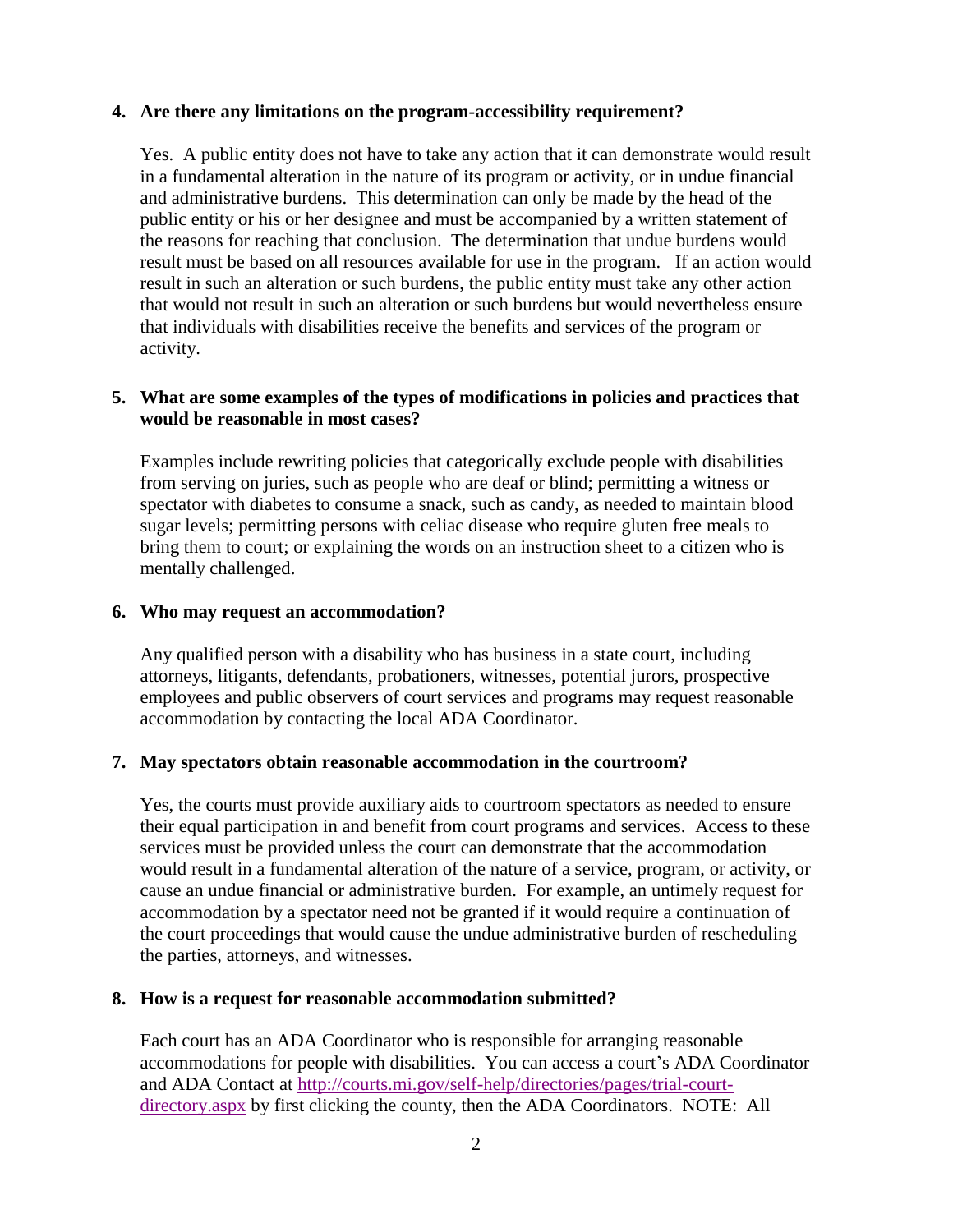courts for the county are in the list; you may need to scroll down to see the particular court.

In addition, the ADA Online Request form is available at: [http://courts.mi.gov/Administration/SCAO/Forms/courtforms/general/mc70.pdf.](http://courts.mi.gov/Administration/SCAO/Forms/courtforms/general/mc70.pdf)

The request should identify the particular court activity or service for which accommodation is sought; the date, time, and location where the accommodation is needed; a description of the disability; and the type of accommodation being requested. All requests for an accommodation will be held confidential.

#### **9. When must the request for accommodation be made?**

To avoid causing undue disruption of court proceedings or processes, requests for accommodation must be given with reasonable notice. If the request relates to a jury summons, the individual should contact the Jury Clerk for the court in question as soon in advance as possible. If the request concerns a particular court proceeding, the request should be made as soon in advance as practicable to allow time to consider the request and arrange for reasonable accommodation.

#### **10. Is the court required to provide the requested accommodation?**

The court, with assistance from the local ADA coordinator, decides what reasonable accommodation can be made. Primary consideration is given to the request of the individual with the disability; however, an alternative accommodation may be offered if equally effective. The court is not required to make modifications that would fundamentally alter the service or program or cause an undue administrative or financial burden.

### **11. Who pays for the auxiliary aids and services?**

Auxiliary aids and services necessary for effective communication or to enable participation in services, other than devices of a personal nature, are to be provided at no cost to the person with the disability. The court is responsible for providing and paying the incurred costs.

### **12. What kinds of accommodation are available?**

The court must ensure that court programs are physically accessible to people with disabilities by removing architectural barriers. Examples of architectural accommodations to facilitate accessibility to people with disabilities are: providing wheelchair ramps (at proper pitch and in safe locations) and wheelchair accessible restrooms in compliance with ADA accessibility standards, as described in the response to FAQ 21; allowing sufficient time for people with disabilities to travel to and from a barrier free restroom; adjusting the height of public information counters; labeling facilities with Braille lettering; providing adequate lighting in the courtrooms for those with vision disabilities; providing adjustable microphones for witnesses; altering openings to the well so that wheelchairs can pass through; allowing jurors and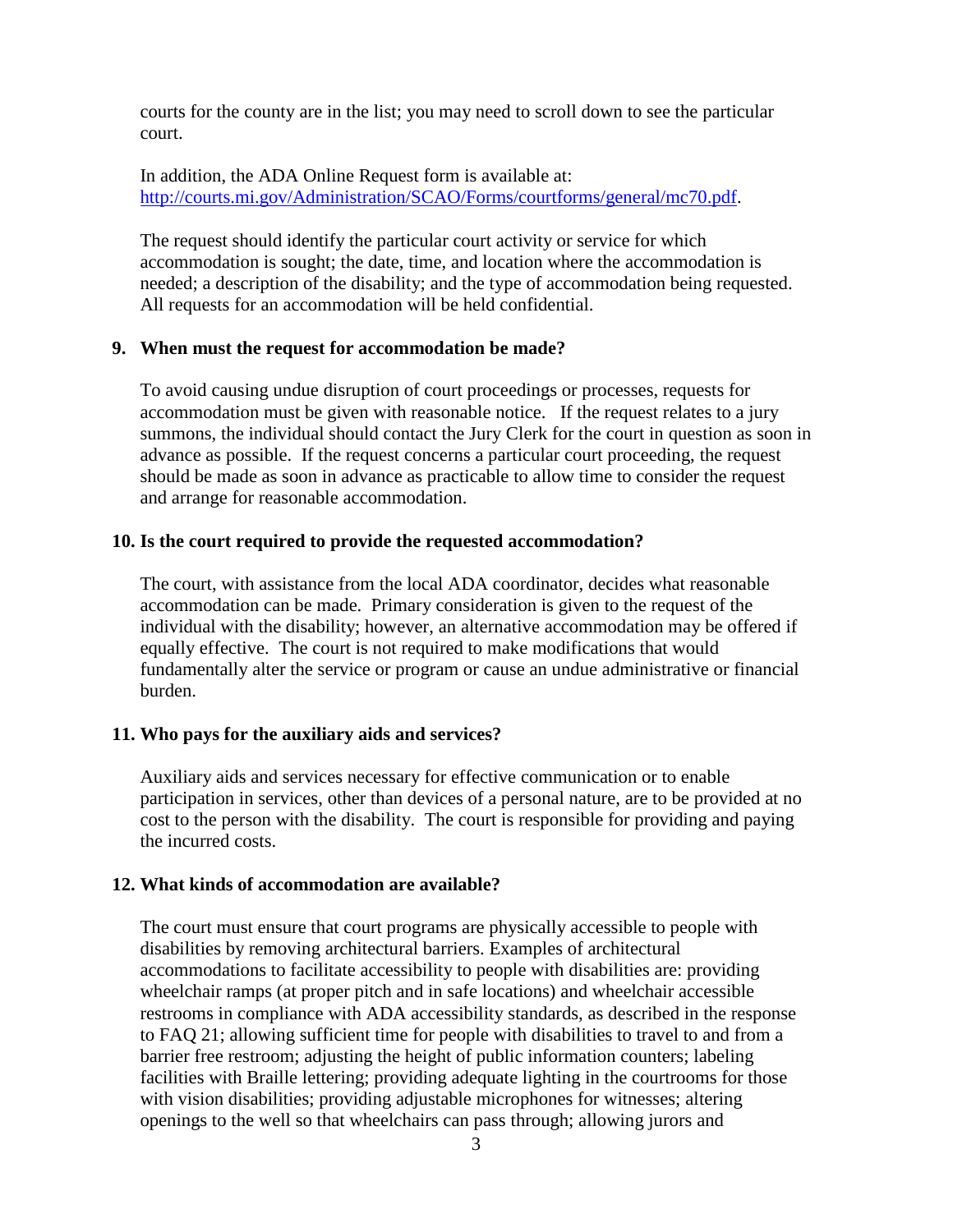prospective jurors to sit outside the jury box or allowing witnesses to sit outside the witness box, as applicable, if those are not accessible for a wheelchair or if steps are required for persons who cannot easily climb up or down them. For additional accommodations that may be provided to people with specific disabilities, see the answers to FAQ 14 through FAQ 18.

### **13. What does the requirement for effective communication mean in a court?**

The court must ensure that its communications with people with disabilities are as effective as communications with others so that all can fully participate and enjoy the services and programs provided. The provision of auxiliary aids and services, at no charge, may be a reasonable accommodation to ensure effective communication for a person with a hearing, visual or speech disability. The type of auxiliary aid or service necessary to ensure effective communication will vary in accordance with the length and complexity of the communication involved and the individual's specific disability and preferred mode of communication. Every effort shall be made to meet the specific needs of the individual. The court is not responsible, however, for providing devices of a personal nature such as prescription eyeglasses, hearing aids, wheelchairs, and/or personal medical or attendant care.

## **14. What types of accommodations are available to assist people who are deaf or hard of hearing?**

Depending on the needs of the individual and the nature of the impairment, an accommodation may involve:

- allowing the person to sit where he or she can hear better;
- allowing use of a telecommunication system to communicate;
- providing a qualified sign interpreter appointed by the court;
- or providing an assistive listening system or computer-aided transcription device.

Some deaf and hard of hearing people rely on written notes to communicate with hearing people. Although writing can supplement other modes of communication, using it exclusively is tedious, cumbersome, and time-consuming. Also, since literacy levels vary as with any population, it is not accurate to assume that written notes will be effective for all deaf or hard of hearing people.

A common misconception is that all deaf and hard of hearing people can read lips. However, very few people can read lips well enough to understand speech, even under optimum conditions.

Below are several effective ways to telecommunicate with deaf, hard of hearing, and speech impaired people:

## **A. Text Telephone (TTY)**

This is a special type of telephone with a keyboard and a small screen where typed text appears. Every court should consider having a TTY to handle incoming calls and for the public to use - the equivalent of a public phone booth.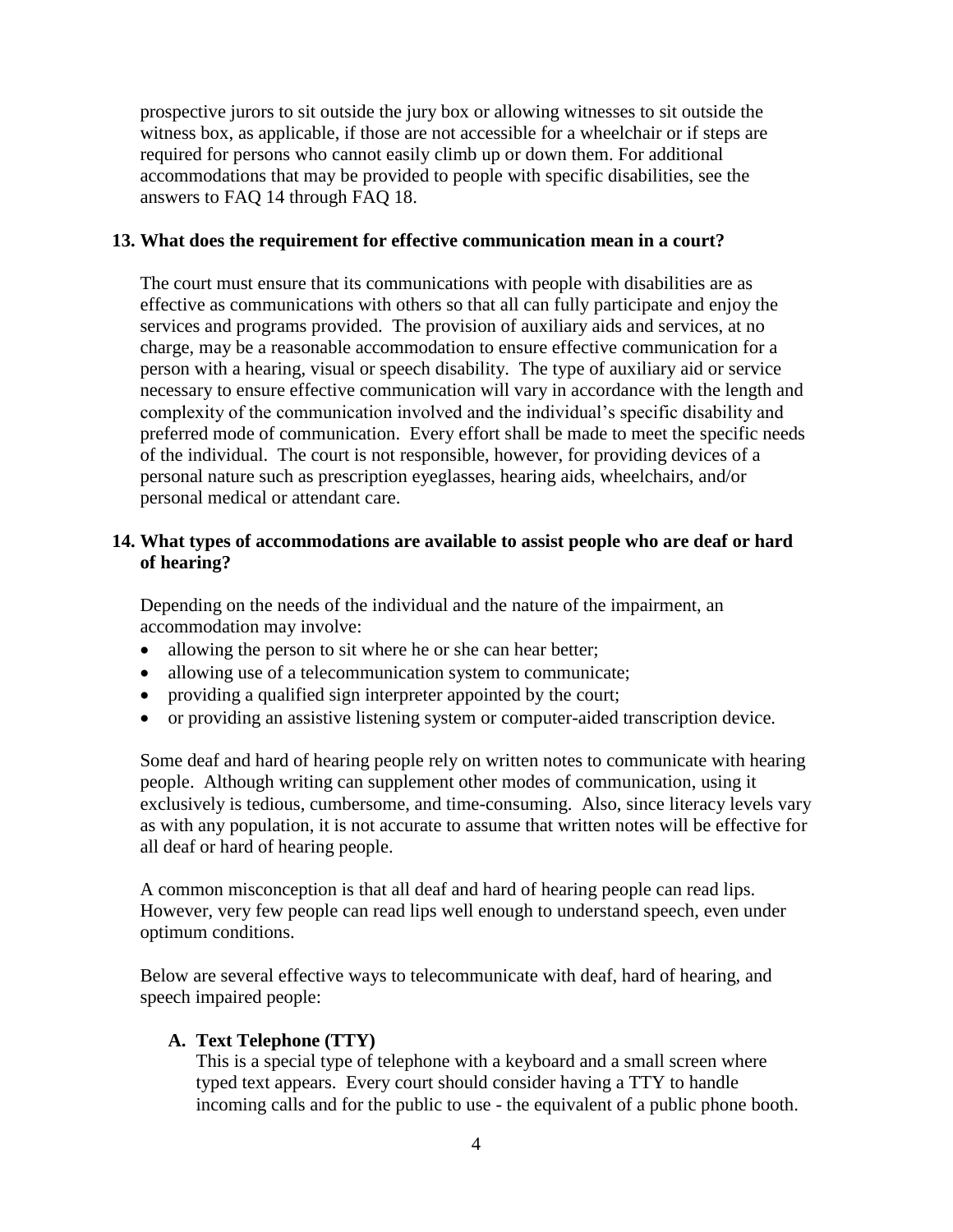### **B. Email**

Another text-based way to communicate is to use email through a computer, a web-enabled pager system, or a personal digital assistant.

#### **C. Telecommunications Relay Service (TRS)**

Telecommunications Relay Service (TRS) is a telephone service that allows persons with hearing or speech disabilities to place and receive telephone calls. TRS is available in all 50 states, the District of Columbia, Puerto Rico, and the U.S. territories for local and/or long distance calls. TRS providers – generally telephone companies – are compensated for the costs of providing TRS from either a state or a federal fund. There is no cost to the TRS user.

#### 1. **How Does TRS Work?**

TRS uses operators, called communications assistants (CAs), to facilitate telephone calls between people with hearing and speech disabilities and other individuals. A TRS call may be initiated by either a person with a hearing or speech disability, or a person without such disability. When a person with a hearing or speech disability initiates a TRS call, the person uses a TTY or other text input device to call the TRS relay center, and gives a CA the number of the party that he or she wants to call. The CA in turn places an outbound traditional voice call to that person. The CA then serves as a link for the call, relaying the text of the calling party in voice to the called party, and converting to text what the called party voices back to the calling party.

### 2. **What Forms of TRS Are Available?**

There are several forms of TRS, depending on the particular needs of the user and the equipment available.

- a. **Text-to-Voice TTY-based TRS** With this type of "traditional" TRS, a person with a hearing or speech disability uses a special text telephone, called a TTY, to call the CA at the relay center. TTYs have a keyboard and allow people to type their telephone conversations. The text is read on a display screen and/or a paper printout. A TTY user calls a TRS relay center and types the number of the person he or she wishes to call. The CA at the relay center then makes a voice telephone call to the other party to the call, and relays the call back and forth between the parties by speaking what a text user types, and typing what a voice telephone user speaks.
- b. **Voice Carry Over** Voice Carry Over (VCO) is a type of TRS that allows a person with a hearing disability, but who wants to use his or her own voice, to speak directly to the called party and receive responses in text from the CA. No typing is required by the calling party. This service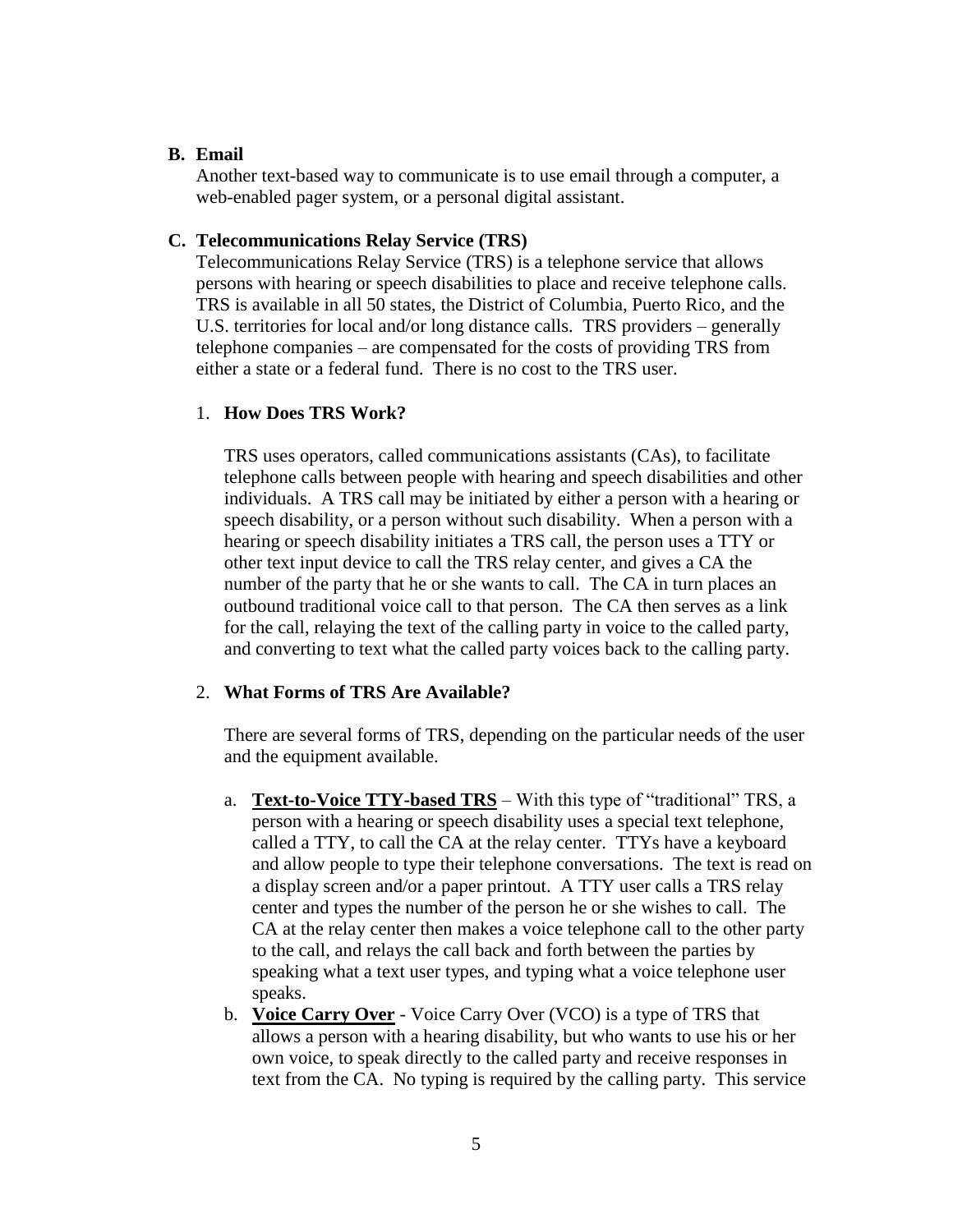is particularly useful to senior citizens who have lost their hearing, but who can still speak.

- c. **Hearing Carry Over** Hearing Carry Over (HCO) is a type of TRS that allows a person with a speech disability, but who wants to use his/her own hearing, to listen to the called party and type his/her part of the conversation on a TTY. The CA reads these words to the called party, and the caller hears responses directly from the called party.
- d. **Speech-to-Speech (STS) Relay Service** This form of TRS is used by a person with a speech disability. A CA, who is specially trained in understanding a variety of speech disorders, repeats what the caller says in a manner that makes the caller's words clear and understandable to the called party. No special telephone is needed. For more information regarding STS visit

[www.fcc.gov/cgb/consumerfacts/speechtospeech.html.](http://www.fcc.gov/cgb/consumerfacts/speechtospeech.html)

- e. **Shared Non-English Language Relay Services** Due to the large number of Spanish speakers in the United States, the FCC requires interstate TRS providers to offer Spanish-to-Spanish traditional TRS. Although Spanish language relay is not required for intrastate (within a state) TRS, many states with large numbers of Spanish speakers offer this service on a voluntary basis. The FCC also allows TRS providers who voluntarily offer other shared non-English language interstate TRS, such as French-to-French, to be compensated from the federal TRS fund.
- f. **Captioned Telephone Service** Captioned telephone service, like VCO, is used by persons with a hearing disability but some residual hearing. It uses a special telephone that has a text screen to display captions of what the other party to the conversation is saying. A captioned telephone allows the user, on one line, to speak to the called party and to simultaneously listen to the other party and read captions of what the other party is saying. There is a "two-line" version of captioned telephone service that offers additional features, such as call waiting, \*69, call forwarding, and direct dialing for 911 emergency service. Unlike traditional TRS (where the CA types what the called party says), the CA repeats or re-voices what the called party says. Speech recognition technology automatically transcribes the CA's voice into text, which is then transmitted directly to the user's captioned telephone text display.
- g. **Video Relay Service (VRS)** This Internet-based form of TRS allows persons whose primary language is American Sign Language (ASL) to communicate with the CA in ASL using video conferencing equipment. The CA speaks what is signed to the called party, and signs the called party's response back to the caller. VRS is not required by the FCC, but is offered by several TRS providers. VRS allows conversations to flow in near real time and in a faster and more natural manner than text-based TRS. Beginning January 1, 2006, TRS providers that offer VRS must provide it 24 hours a day, seven days a week, and must answer incoming calls within a specific period of time so that VRS users do not have to wait for a long time. For more information regarding VRS visit [www.fcc.gov/cgb/consumerfacts/videorelay.html.](http://www.fcc.gov/cgb/consumerfacts/videorelay.html)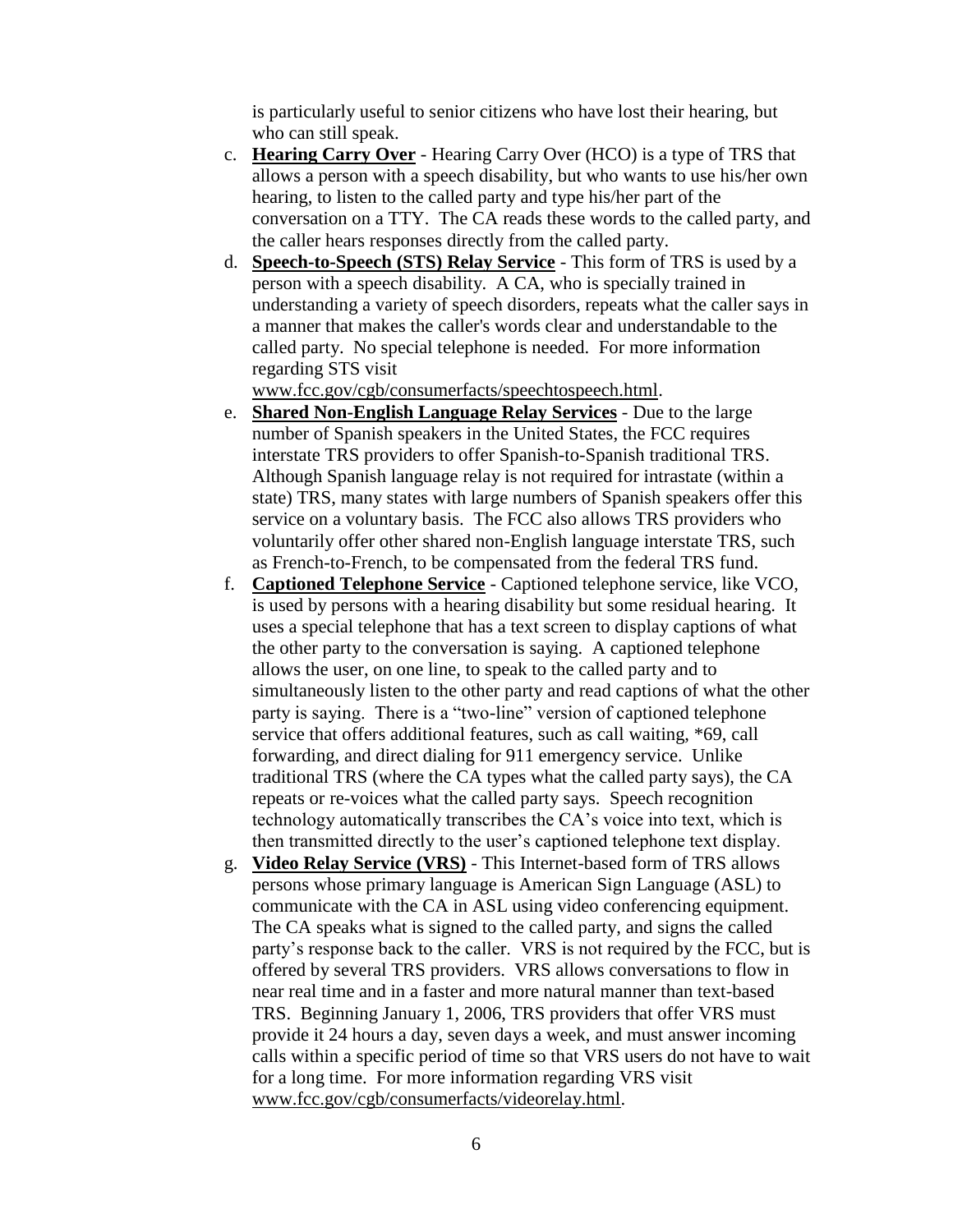- h. **Internet Protocol (IP) Relay Service** IP Relay is a text-based form of TRS that uses the Internet, rather than traditional telephone lines, for the leg of the call between the person with a hearing or speech disability and the CA. Otherwise, the call is generally handled just like a TTY-based TRS call. The user may use a computer or other web-enabled device to communicate with the CA. IP Relay is not required by the FCC, but is offered by several TRS providers. For more information regarding IP Relay, visit [www.fcc.gov/cgb/consumerfacts/iprelay.html.](http://www.fcc.gov/cgb/consumerfacts/iprelay.html)
- i. **IP Captioned Telephone Service** IP captioned telephone service, one of the newest forms of TRS, combines elements of captioned telephone service and IP Relay. IP captioned telephone service can be provided in a variety of ways, but uses the Internet – rather than the telephone network – to provide the link and captions between the caller with a hearing disability and the CA. It allows the user to simultaneously both listen to, and read the text of, what the other party in a telephone conversation is saying. IP captioned telephone service can be used with an existing voice telephone and a computer or other Web-enabled device without requiring any specialized equipment. For more information regarding IP captioned telephone service, visit [www.fcc.gov/cgb/consumerfacts/ipcaptioned.html.](http://www.fcc.gov/cgb/consumerfacts/ipcaptioned.html)

#### 3. **711 Access to TRS**

Just as you can call 411 for information, you can dial 711 to connect to certain forms of TRS anywhere in the United States. Dialing 711 makes it easier for travelers to use TRS because they do not have to remember TRS numbers in every state. Because of technological limitations, however, 711 access is not available for the Internet-based forms of TRS (VRS and IP Relay).

For more information regarding 711, visit [www.fcc.gov/cgb/consumerfacts/711.html](http://www.fcc.gov/cgb/consumerfacts/711.html)

#### **D. Sign Language and Interpreters**

Many deaf and hard of hearing people use American Sign Language (ASL) rather than spoken English as their primary mode of communication. ASL is a natural language recognized globally and used by members of the deaf community here in the United States. It is linguistically complete with unique rules for language structure and use that include phonology, morphology, syntax, semantics, and discourse.

Family members or amateurs who know some sign language should never interpret for a court-related process. They may lack the techniques and skills needed for effective interpretation, generally are not familiar with court terminology and protocols, and have difficulty being neutral in the process.

Not all deaf or hard of hearing people are proficient in American Sign Language. Occasionally, it will be necessary to use other means of ensuring communication. A person who is both deaf and blind may need an interpreter skilled in tactile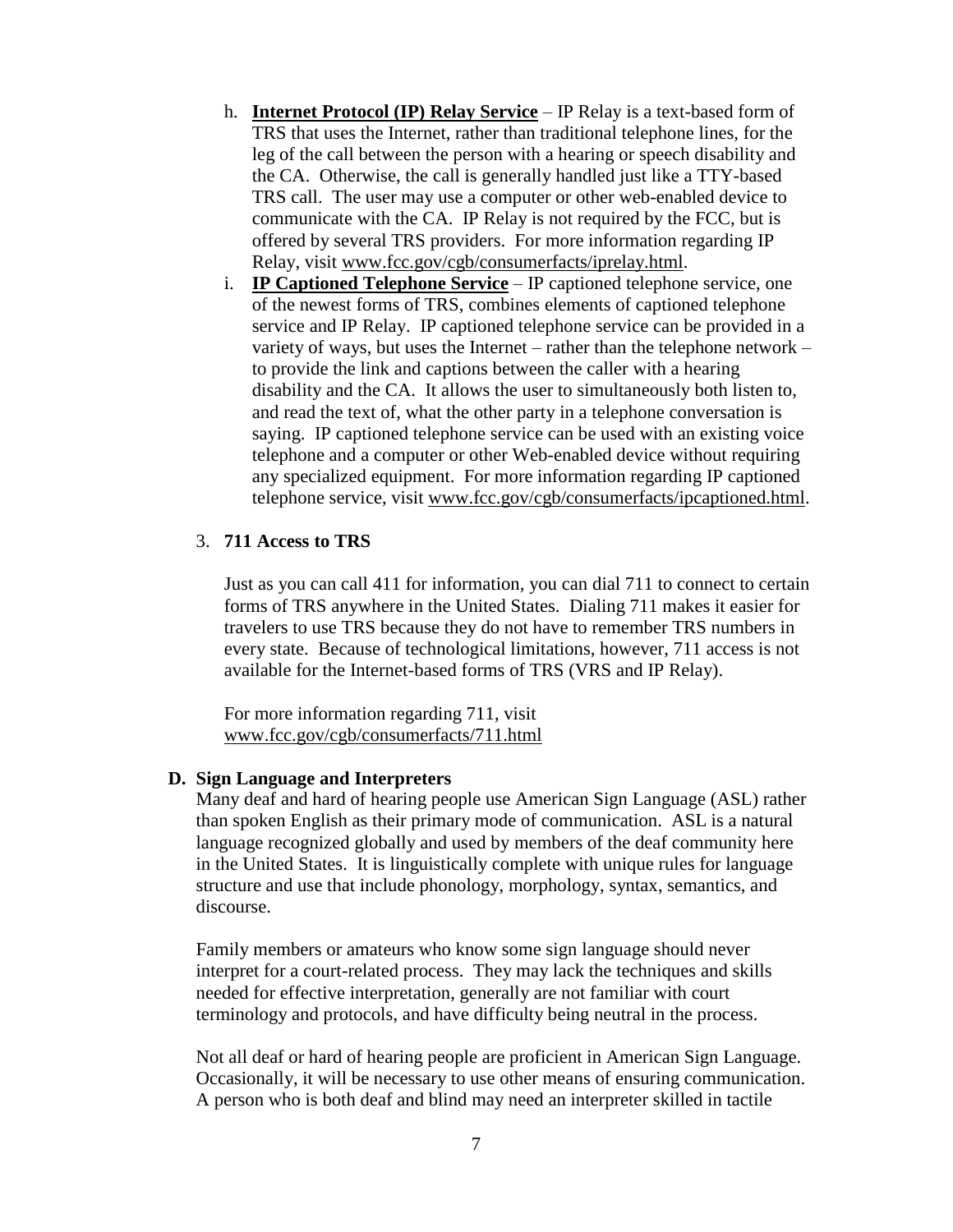communication. Some deaf and hard of hearing people do not use sign language but require an "oral" interpreter who silently mouths the speaker's words to them.

Complete information on sign language interpreters can be found at: <http://www6.dleg.state.mi.us/interpreter/>

## **E. Assistive Listening Systems**

Assistive Listening Systems transmit sound as directly as possible to a hearing aid. Such systems should not be confused with audio systems that are designed to make the sound louder. Rather than enhancing all the sounds in the room, an assistive listening device can bring specific sounds directly to the user's ears.

## **F. Real-Time Transcription**

Real-time transcription works effectively for individuals who have strong reading skills and for those who do not know sign language. Because of the speed of the transcription, it will not work for slow readers.

## **15. What types of accommodations are available to assist people who are legally blind or visually disabled?**

Depending on the needs of the individual and the nature of the disability, accommodation may involve: providing forms and instructions in Braille, large print or on audio tape; providing assistance at the counter in filling out necessary paperwork; having written materials read out loud in the courtroom; allowing the person to sit closer than usual if they have limited vision; or providing additional lighting if the lighting is a problem.

People who are blind or visually disabled often can be assisted by increasing the size of an object, by changing viewing distance, by improving illumination, and by improving contrast. Changing size and distance go hand in hand. Size can be changed in several different ways: an object can be made larger (such as a big-button telephone), materials can be reproduced larger (such as large print), a nearby object can be enlarged (using a magnifier), or a far-away object can be enlarged (using a telescope). Devices can be set into glass frames, some of which are bi-optic.

The most critical consideration for a low-vision individual is lighting. The midday offers the best light. Halogen bulbs and lamps that place direct light on a subject are highly recommended. When considering which bulbs to use, incandescent bulbs with a high wattage are preferred over florescent. Florescent bulbs throw off a glaring blue light. If the person with a visual disability is referring to notes, additional light (such as a gooseneck lamp) may be necessary.

Contrast in written materials also can be important. The more words crowded onto a page and the more similar the ink and paper colors, the less one can discriminate. Using 14-point or larger black type on yellow paper will greatly increase the readability of materials.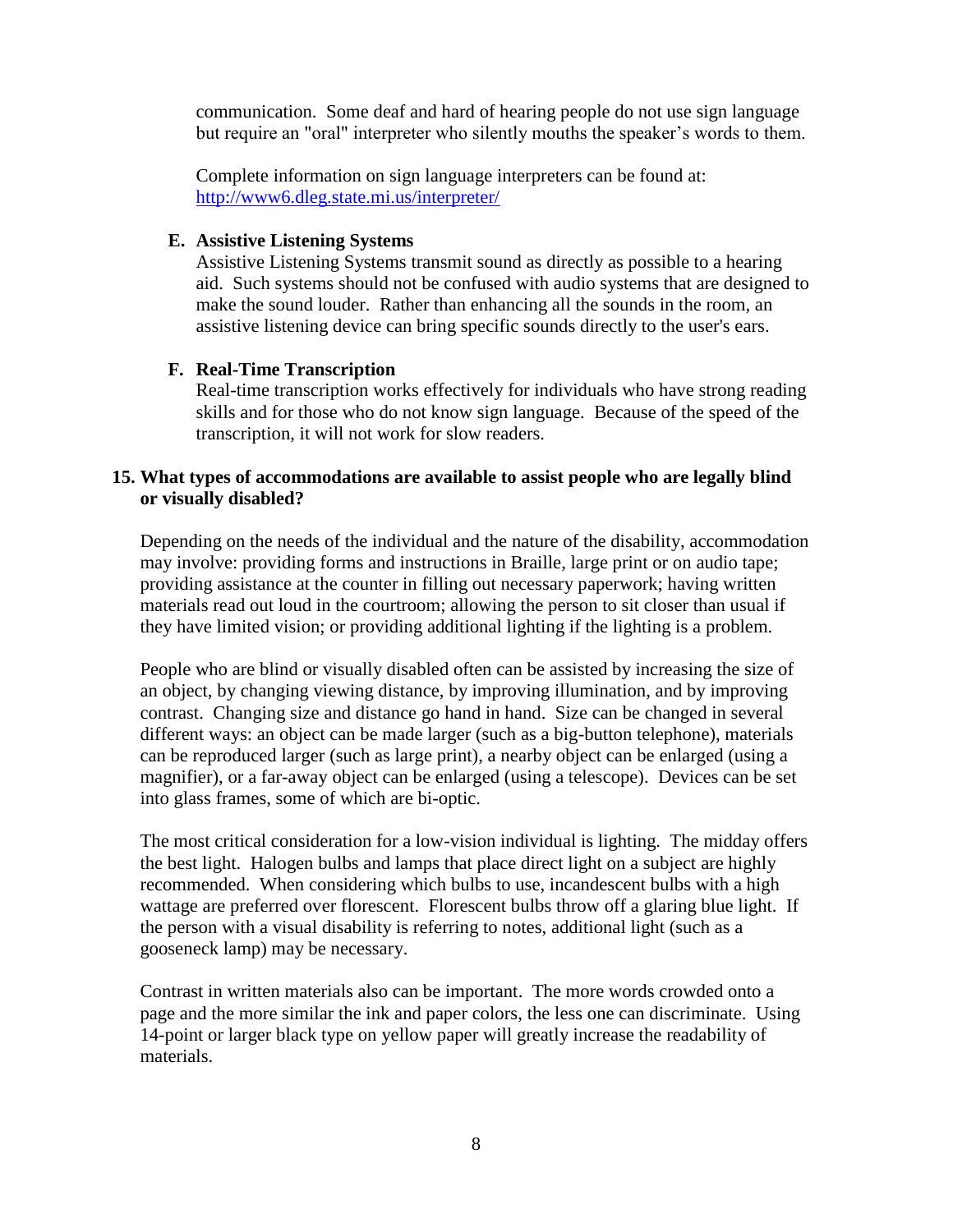## **16. What types of accommodations are available to assist people with mobility disabilities?**

Depending on the needs of the individual and the nature of the disability, accommodation may include: having the clerk mail out forms to a person limited in his or her ability to visit the courthouse; or holding a proceeding in a more accessible location.

Depending on the nature of the disability and the preferences of the person with the disability, it may be a reasonable accommodation to allow the testimony of a witness to be videotaped, or the use of video conferencing technology in lieu of a personal appearance. These types of accommodations may be offered, but should not be forced on a person with a mobility disability. Often, the types of accommodations discussed in the response to FAQ 12 are preferable to the person with the disability and are perceived to be more respectful of that person's individual rights to appear and participate in court proceedings.

Many persons with limited mobility do not initially appear to have a disability, particularly if they do not use a cane or other assistive device. A disability may become apparent only when the person moves about the court facility with difficulty or when a crowd or rush of people affects the person's balance. Signs of a limitation of mobility include unsteadiness, walking slowly, aberrations in gait, holding back, or requiring unusual time to get around the court facility or to follow instructions related to movement. When these conditions are observed, it may be appropriate for court personnel to ask if any assistance is required and, when necessary, to alert the judge that more time may be needed by the individual. Accommodations for such persons usually require no extra court personnel or other additional expense.

Loss of balance and falling are significant risks to persons of limited mobility in unfamiliar public places. What accommodations are reasonable and helpful to minimize these risks?

- Proactively anticipate and minimize these risks. Conspicuously mark changes in elevation and mark the top of steps or stairs. Don't overly polish floors, and use products that minimize slipperiness. Have consistent and adequate lighting.
- Have adequate seating for persons who have to wait.
- Offer adequate time for breaks when a person with limited mobility is in the courtroom so the person does not have to rush.
- Offer the person access to elevators, when available, and opportunities to sit and remain seated when others are expected to stand.
- Offer alternate restroom facilities if the public facilities are not close to the courtroom involved.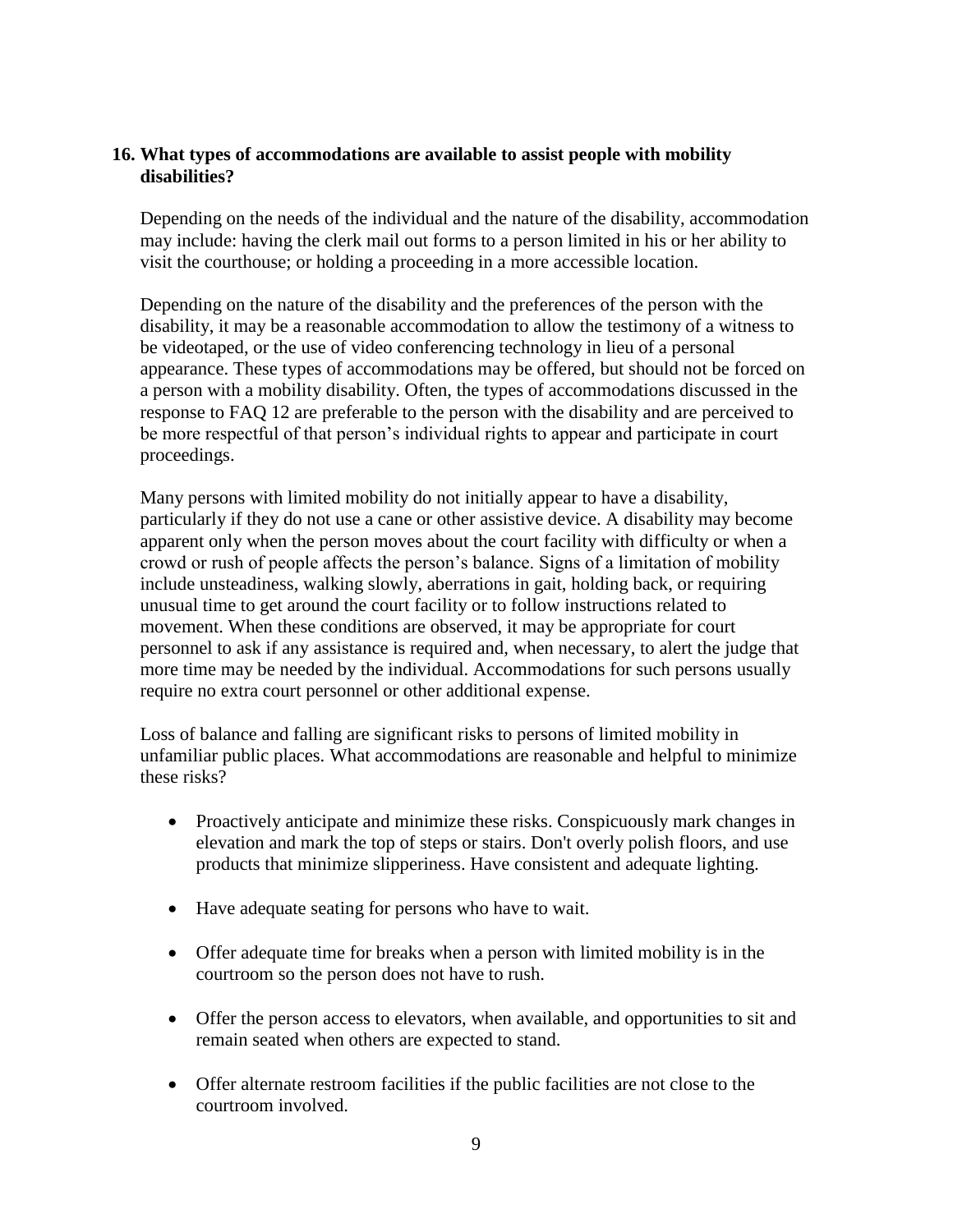- Avoid risks for an individual who has difficulty climbing even a few steps or accessing positions in a jury box with different elevations either by offering a chair nearby or having a security person extend an arm to help steady the individual. This can be particularly problematic if a prospective juror of limited mobility is excused during voir dire and has to pass by other prospective jurors who are seated.
- Encourage court personnel to recognize and be responsive to mobility limitations, such as by avoiding unnecessary rushing, not walking closely behind a person who is moving slowly, and not passing the person from behind on the right side as opposed to the left side. These and other similar actions can be surprising and can affect a person's balance.
- Refrain from giving hands-on assistance without first asking (except when a person is in the process of falling), as an unexpected touching may affect the person's balance.
- Ask how best to help a person who has fallen; don't attempt to assist the person without consent. Falls are inherently unexpected. The person may need time to gather composure, assess whether there is an injury, or use individual means that work best for that person to get to a standing position. After the person is up, it is helpful to offer a chair and offer water.
- Don't move a person who has fallen and cannot move, does not want to move, or is unconscious. Call an emergency medical service or other trained personnel to minimize further injury. Block off the area until help arrives.

Re-evaluate handicap parking. All too frequently, handicap spaces are not the closest to the main building entrance. At least some spaces should be near the entrance. If a ramp starts at some distance from the entrance, some handicap spaces should be near the entrance and some near the bottom of the ramp.

## **17. What types of accommodations are available to assist people with cognitive or developmental disabilities?**

Developmental disability is an umbrella term referring to disabilities present before an individual reaches 22 years of age. Examples of developmental disabilities are cerebral palsy, epilepsy, autism, hearing loss, Down syndrome, mental retardation, spinal injury, or brain injury. Cognitive disabilities refer to any disability affecting mental processes. Examples include mental retardation, attention deficit hyperactivity disorder (ADHD), dyslexia, Alzheimer's disease, aphasia, brain injury, language delay, and learning disabilities. Remember that many individuals with developmental and cognitive disabilities may not have limited intellectual functioning. Those that do may require accommodation.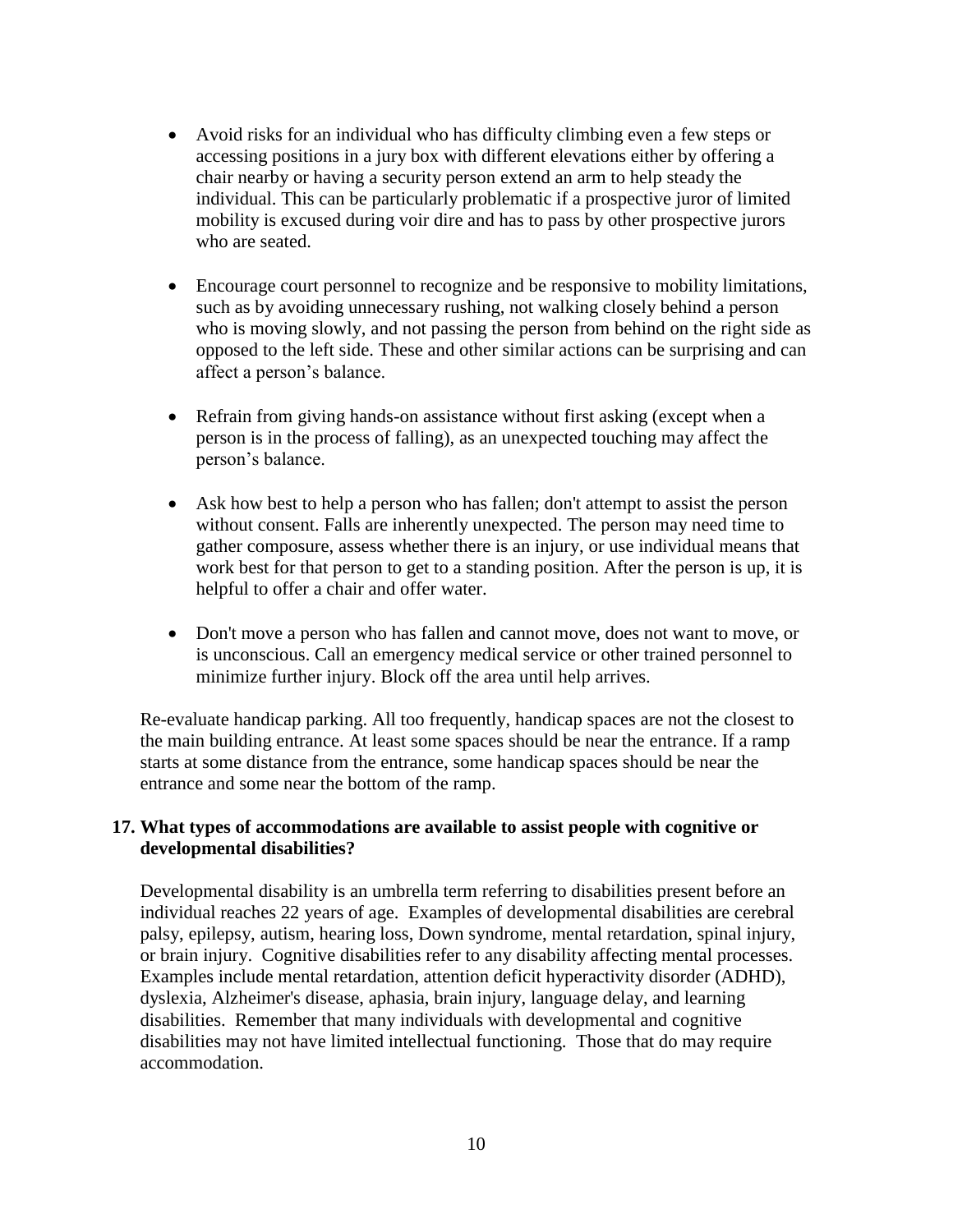Depending on the needs of the individual and the nature of the disability, accommodation may include: having the court and witnesses talk slowly or write things down; when necessary, repeating information using different wording or a different communication approach, allowing time for information to be fully understood; presenting information in a clear, concise, concrete and simple manner; when necessary, taking periodic breaks; presenting tasks in a step-by-step manner, letting the individual perform each step after explanation; scheduling court proceedings at a different time to meet the medical needs of the individual; providing a coach or support person at the proceeding; or allowing videotaped testimony or the use of video conferencing technology in lieu of a personal appearance.

#### **18. What types of accommodations are available to assist people with psychiatric disabilities?**

A person with a psychiatric disability is someone with a mental illness, which significantly interferes with that person's performance of major life activities, such as learning, thinking, communicating, and sleeping, among others. The most common forms of mental illnesses resulting in psychiatric disabilities are anxiety disorders, depressive disorders, and schizophrenia. Anxiety disorders are the most common group of mental illnesses and include panic disorder, phobias, obsessive-compulsive disorder, and post-traumatic stress disorder characterized by severe fear or anxiety associated with particular objects and situations. Depressive disorders include major depression, manicdepressive illness, and seasonal affective disorder characterized by disturbances or changes in moods. Schizophrenia is a highly complex illness characterized by thoughts that seem fragmented and difficulty processing information.

Depending on the needs of the individual and the nature of the disability, accommodation may include: scheduling court proceedings at certain times to coincide with medication requirements or effects; presenting information in a different manner to be better processed by the individual such as providing instructions in a written or recorded format; changing procedures as they relate to the interaction with witnesses and court staff in the courtroom; eliminating distractions; speaking slowly and distinctly; or allowing videotaped testimony or the use of video conferencing technology in lieu of a personal appearance.

#### **19. What if the request for accommodation is denied?**

Each court should have a local policy or local administrative order regarding the ADA and the grievance procedure adopted by the court.

#### **20. What does the ADA require for accessibility to court facilities?**

Courts must ensure that individuals with disabilities are not excluded from services, programs, and activities because existing buildings are inaccessible. Court programs, when viewed in their entirety, must be readily accessible to and usable by individuals with disabilities. This standard, known as program accessibility, applies to court facilities that existed on January 26, 1992. Courts do not necessarily have to make each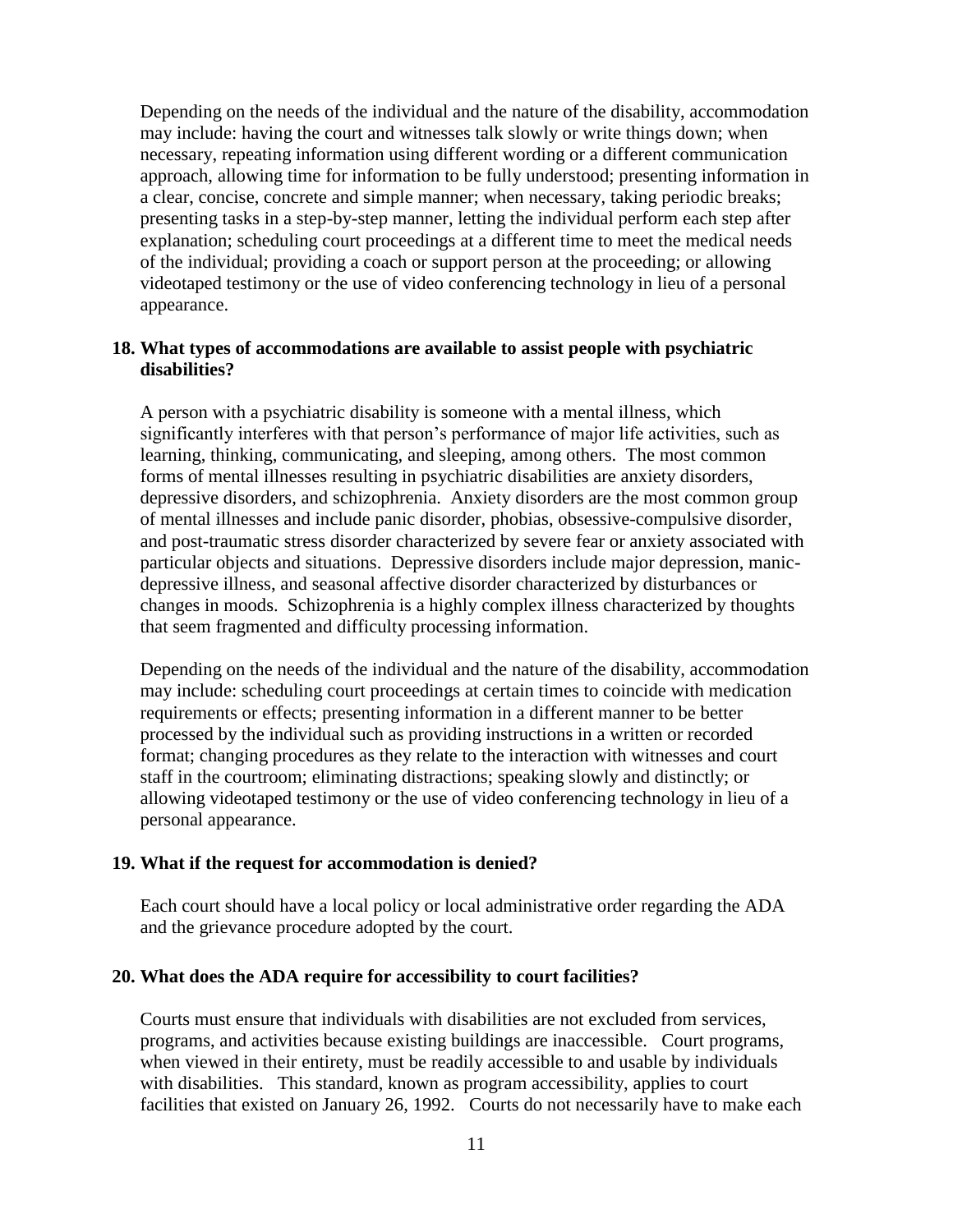of their existing facilities accessible if the service, program, or activity can be made accessible in another manner. For example, if a court holds hearings on the second floor of a building without elevators, it can make the program accessible by holding the hearings in an accessible room on the first floor or in another facility. The specific judicial system will be viewed in its entirety when determining accessibility. Therefore, if the court system in a particular jurisdiction consists of numerous facilities, and a specific proceeding can be moved within reason from an inaccessible facility to an accessible facility, the specific judicial system would be in compliance with the programaccessibility requirements.

### **21. How can a court determine if a new building is accessible?**

A court facility will be in compliance with the ADA for new construction and alterations if it follows either of two accessibility standards. It can choose either the Uniform Federal Accessibility Standards (UFAS) or The Americans with Disabilities Act Standards for Accessible Design (ADA Standards). If the court chooses the ADA Standards, it is not entitled to the elevator exemption (which permits certain private buildings under three stories or under 3,000 square feet per floor to be constructed without an elevator). The ADA Standards contain requirements necessary to make a building or other facility architecturally (physically) accessible to people with disabilities. The ADA Standards identify what features need to be accessible, set forth the number of those features that need to be made accessible, and then provide the specific measurements, dimensions and other technical information needed to make the feature accessible.

#### **22. What are the alteration requirements for historic court buildings?**

Alteration to historic courthouses must comply with the specific provisions governing historic properties in ADA Standards or UFAS to the maximum extent feasible. Under those provisions, alterations should be done in full compliance with the alterations standards for other types of buildings. However, if following the usual standards would threaten or destroy the historic significance of a feature of the courthouse, alternative standards may be used. The decision to use alternative standards for that feature must be made in consultation with the appropriate historic advisory board designated in ADA Standards or UFAS, and interested persons, including those with disabilities, should be invited to participate in the decision-making process.

The alternative requirements for historic buildings or facilities provide for minimal levels of access. For example:

- An accessible route is only required from one site access point (such as the parking lot).
- A ramp may be steeper than is ordinarily permitted.
- The accessible entrance does not need to be the one used by the general public.
- Only one accessible toilet is required, and it may be unisex.
- Accessible routes are required on the level of the accessible entrance and on other levels where practicable.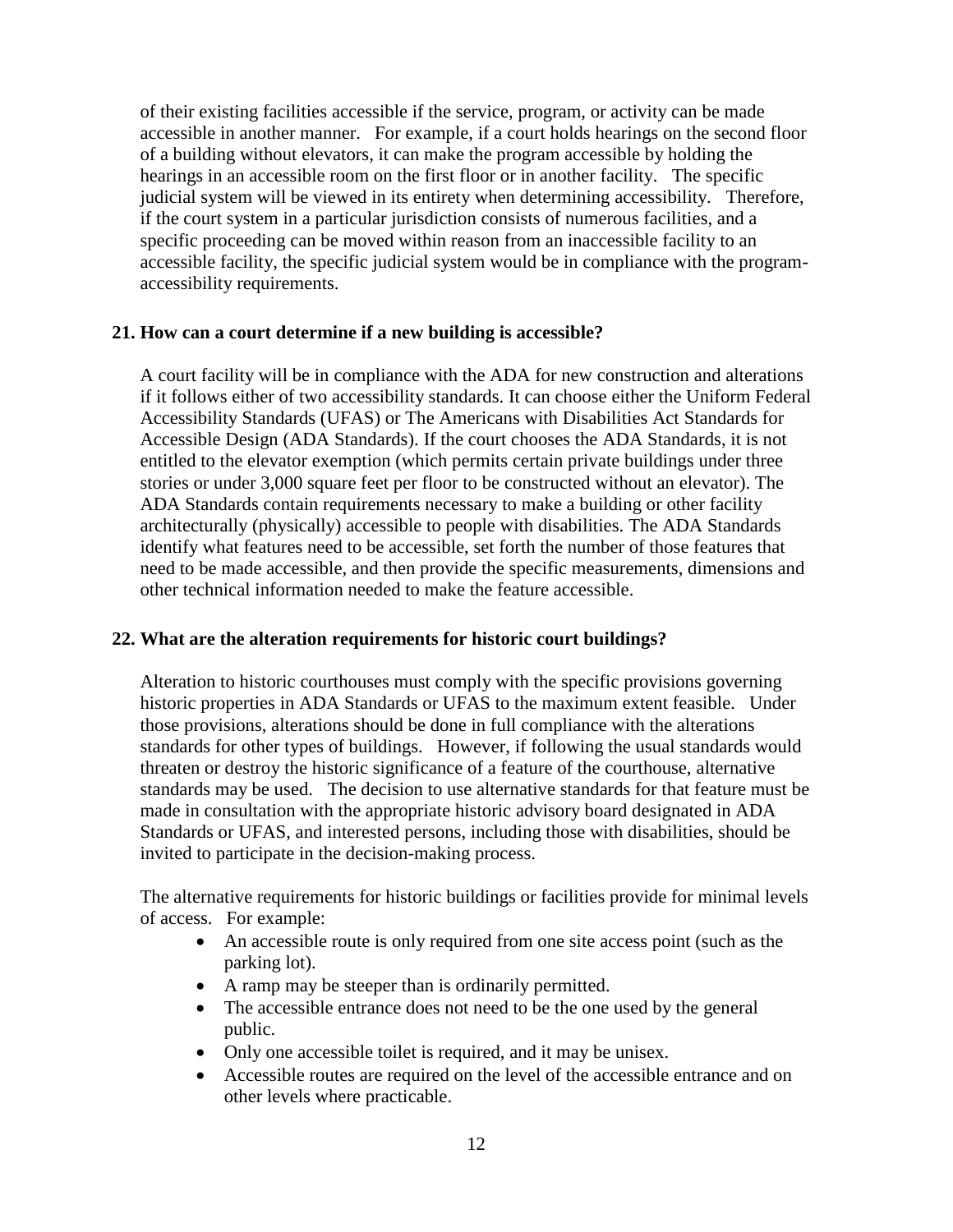## **23. What type of funding is available to help courts comply with the ADA?**

The Department of Justice occasionally has funding available for ADA related projects and technical assistance. Their website address is [http://www.justice.gov/.](http://www.justice.gov/)

## **24. What options are available to a court if it determines that it cannot adequately provide the requested accommodation?**

Courts should consider contacting local advocacy groups, libraries, or other entities that may have resources available at no or minimal costs.

## **25. What is an assistance animal?**

Assistance animals help people with disabilities in their day-to-day activities. Some examples include: guiding a blind or visually disabled person; alerting people with hearing impairments to sounds; pulling wheelchairs or carrying and picking up things for people with mobility disabilities; and assisting people with mobility disabilities with balance.

## **26. Are assistance animals allowed in the courts?**

An assistance animal must be permitted to accompany the individual with a disability to all areas of the facility where customers are normally allowed to go.<sup>2</sup> An individual with an assistance dog may not be segregated from other members of the public.

The care and supervision of the assistance dog is the sole responsibility of the owner. The court is not required to provide care, food or a special location for the animal.

What if an assistance dog barks or growls at other people, or otherwise acts out of control or disruptive to the courtroom proceedings? It first must be noted that assistance dogs have special training and often are bred, selected and continued in their training programs for their ability to function in difficult circumstances. Usually, an assistance dog that acts inappropriately does so as a response to the possibly inappropriate actions of others in the immediate area. When an assistance dog is present, the owner should be consulted as to how to encourage others to act in an appropriate manner. This is usually best done by advising them to ignore the dog's presence, not to speak to the dog or touch it, to allow it to do its work in an unfettered way, and not to take any actions that could be perceived as presenting a danger to the owner. In the rare instance when disruptive behavior happens, an assistance dog may be excluded from the courthouse if there is reason to believe the animal's behavior poses a direct threat to the health or safety of others. A service animal that displays vicious behavior towards other customers may be excluded. In addition, a court is not required to accommodate an assistance animal if it would result in a fundamental alteration to the nature of the business. A dog that barks during a hearing may be excluded; however, before excluding an assistance dog, the owner and possibly

 $\overline{a}$ <sup>2</sup> MCL 37.1302